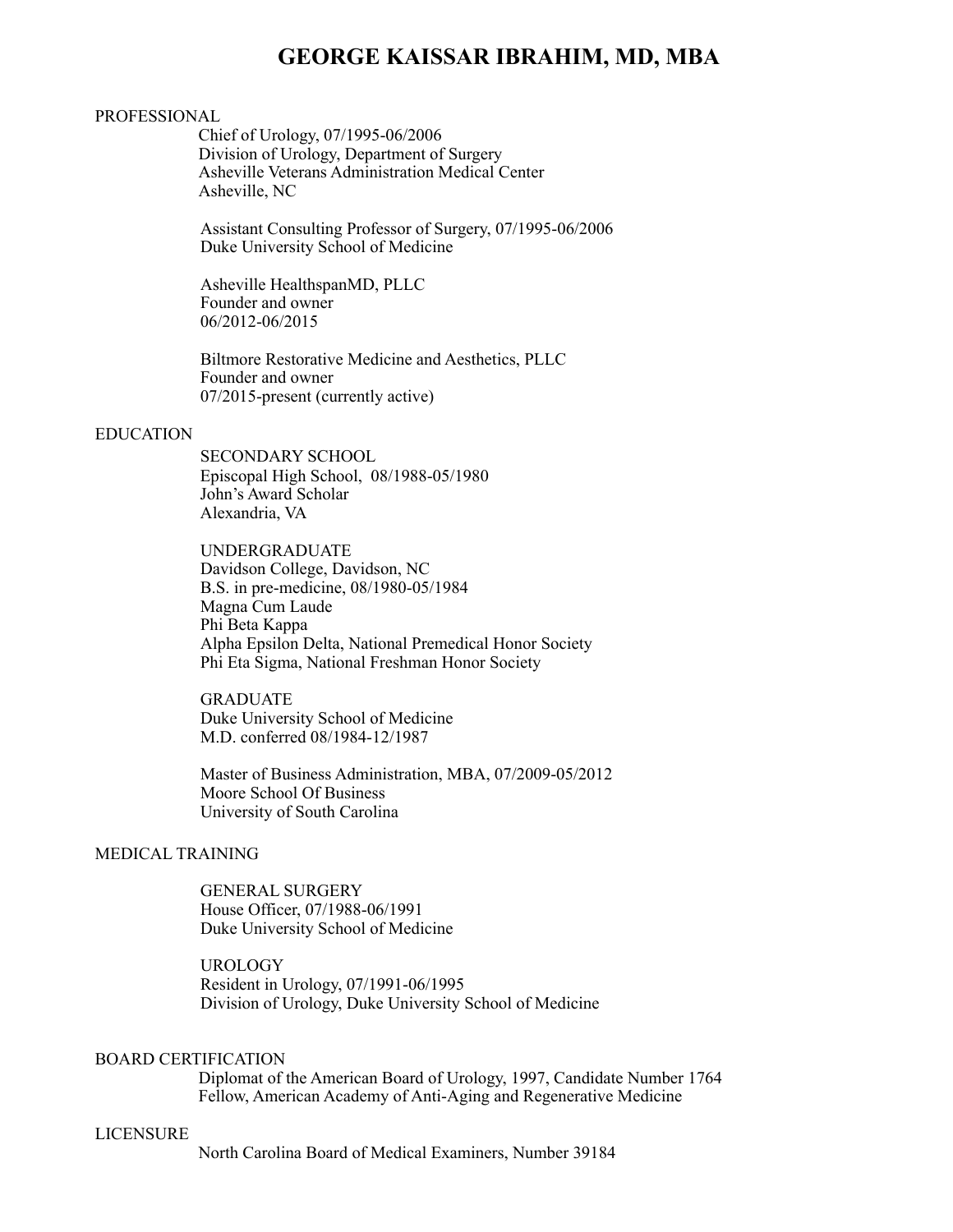# **SOCIETIES**

American Urological Association North American Society of Sexual Medicine National Menopause Society Asheville-Buncombe County Medical Society Member Executive Committee 1999-2003 Boy Scouts of America Troop 22, Smithfield, NC Rank of Eagle Scout Order of the Arrow National Honor Society

# CURRENT POSITION

George K. Ibrahim, MD Biltmore Restorative Medicine and Aesthetics, PLLC

# TIMELINE

| 08/1985 to 12/1987     | Duke University School of Medicine                                        |
|------------------------|---------------------------------------------------------------------------|
| 01/1988 to 07/1988     | High School Substitute Teacher Durham Academy                             |
| $07/1988$ to $06/1991$ | House Office, Duke University General Surgery                             |
| $07/1991$ to $06/1995$ | Resident in Urologic Surgery Duke University                              |
| $07/1995$ to $06/2006$ | Chief, Division of Urology, Asheville VA Medical Center                   |
| $07/2006$ to $06/2009$ | Ibrahim Management, Inc, CEO/President, healthcare consulting corporation |
| $07/2009$ to $05/2012$ | Moore School of Business, MBA conferred                                   |
| $06/2012$ to $06/2015$ | Asheville HealthspanMD, PLLC owner/physician                              |
| 07/2015 to 05/2017     | Biltmore Restorative Medicine and Aesthetics, PLLC owner/physician        |

# PUBLICATIONS

Regulate the Driving Part of Drinking Age, George K. Ibrahim. *The Wall Street Journal,* Opinion Section, September 22, 2008.

Assessment of Myocardial Mass in Chronic Aortic Insufficiency Using Magnetic Resonance Imaging, R. Dayne Davis, Greg P. Fontana, David W. Molter, George K. Ibrahim, Richard H. Herfkens, James E. Lowe. *Journal of the American College of Cardiology,* 11: 157A, 1988.

Differential Immunoreactivity of *HER-2/Neu* Oncoprotein in Prostatic Tissues, George K. Ibrahim, James A. MacDonald, Billie-Jo M. Kerns, Stacey N. Ibrahim, Peter A. Humphrey, Cary N. Robertson. *Surgical Oncology,* 1: 151-155, 1992.

Detection of Human Papillomavirus DNA in Prostate by Polymerase Chain Reaction and *in situ*  hybridization, George K. Ibrahim, Patti, F. Gravitt, Stacey N. Ibrahim, Ola Melhus, Joseph A. Chimera, Steven M. Anderson, Cary N. Robertson. *Journal of Urology,* 148: 1822-1826, 1992.

Differential Immunoreactivity of HER -2 */Neu* Oncoprotein in Benign, Dysplastic, and Malignant Prostatic Tissues, George K. Ibrahim, James A. MacDonald, Billie-Jo M. Kerns, Peter A. Humphrey, Cary N. Robertson. *Proceedings of the American Association for Cancer Research,* 1992.

Differential Immunoreactivity of Epidermal Growth Factor Receptor in Benign, Dysplastic, and Malignant Prostatic Tissues, George K. Ibrahim, Billie-Jo

M. Kerns, James A. MacDonald, Stacey N. Ibrahim, Robert B. Kinney, Peter A. Humphrey, Cary N. Robertson. *Journal of Urology,* 149: 170 - 173, 1993.

Localization of Tenascin in the Human Prostate (Abstract), Stacey. N. Ibrahim, Joseph Ventimagala, Valerie Lightner, George K. Ibrahim, Phil Walther, Peter Humphrey. *Modern Pathology,* (Jan. 1992) Vol.5, No 1, p.54A.

Localization of Tenascin in the Human Prostate, S. N. Ibrahim, J. Ventimagala, V. Lightner, G. K. Ibrahim, P. Walther, and P. Humphrey. *Human Pathology,* 24: 982-989, 1993.

Outcomes of Surgical Therapy for Clinically Localized Prostatic Adenocarcinoma: Caucasians and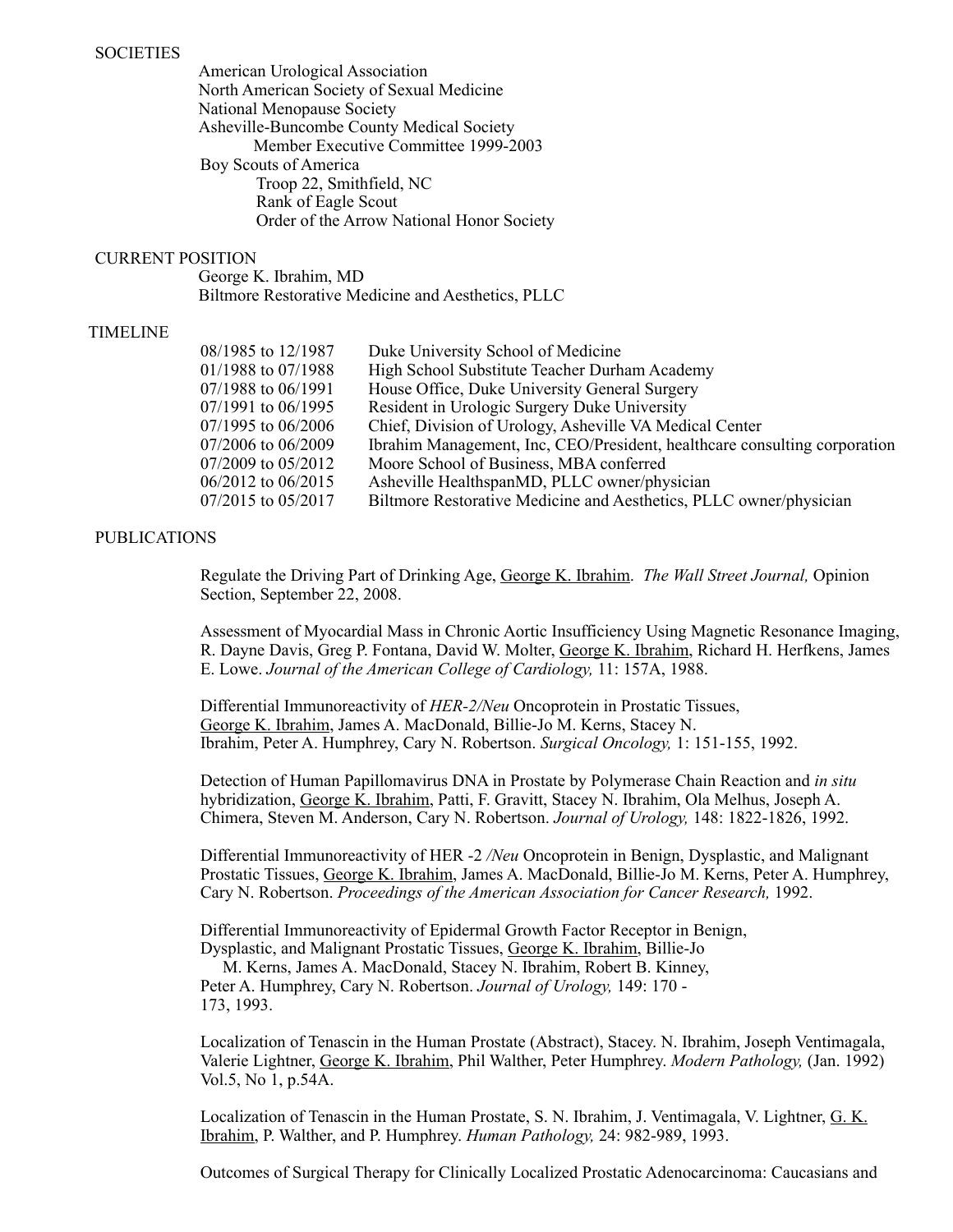Afro-Americans, Ibrahim, G. K., Coetzee, L. J. and Paulson, D. F. *Journal of Urology* part 2, 153: 504A, abstract 1101, 1995.

## PRESENTATIONS

Investigation of Human Papillomavirus DNA in Prostate Tissues. George K. Ibrahim, Stacey N. Ibrahim, Ola Melhus, Kathleen L. Dittrich, Cary N. Robertson. Southeastern Section of the American Urological Association Meeting, 1991.

Impact of Initial Therapy Selection on Clinical Outcome in Idiopathic Retroperitoneal Fibrosis. George K. Ibrahim, Cary N. Robertson. Southeastern Section of the American Urological Association Meeting, 1991.

Detection of Human Papillomavirus DNA in Prostate by Polymerase Chain Reaction and *in situ* hybridization. Patti E. Gravitt, George K. Ibrahim, Cary N. Robertson, Stacey N. Ibrahim, Ola Melhus, Joseph A. Chimera, Steven M. Anderson. Papillomavirus Workshop, Seattle, Washington, 1991.

Detection of Human Papillomavirus DNA in Prostate by Polymerase Chain Reaction and in *situ hybridization.* Cary N. Robertson, George K. Ibrahim, Patricia Gravitt, Stacey N. Ibrahim, Ola Melhus, J. Chimera, Steven Anderson. Congress of the Societe International d'Urologie, Seville, Spain, 1991.

Differential Expression of Epidermal Growth Factor Receptor in Benign, Dysplastic, and Malignant Prostatic Tissues. George K. Ibrahim, Billie-Jo M. Kerns, James A. MacDonald, Peter A. Humphrey, Cary N. Robertson. American Association for Cancer Research and the European Association For Cancer Research, Santa Margherita, Italy, 1991.

Differential Immunoreactivity of HER- 2 */Neu* Oncoprotein in Benign, Dysplastic, and Malignant Prostatic Tissues. George K. Ibrahim, James A. MacDonald, Billie-Jo M. Kerns, Peter A. Humphrey, Cary N. Robertson. Eighty-third annual meeting of the American Association for Cancer Research, 1992.

Differential Content of Epidermal Growth Factor Receptor in Prostate. George K. Ibrahim James A. MacDonald, Billie-Jo M. Kerns, Peter A. Humphrey, Cary N. Robertson. Southeastern Section of the American Urological Association Meeting, 1992. Montague-Boyd Essay Contest Finalist.

Differential Content of Epidermal Growth Factor Receptor in Prostate. George K. Ibrahim, James A. MacDonald, Billie-Jo M. Kerns, Peter A. Humphrey, Cary N. Robertson. American Urological Association Meeting, 1992.

Image Analysis of DNA Ploidy Status, Cell Proliferation, and Gleason Grade in Prostatic Carcinoma. George K. Ibrahim, Billie-Jo M. Kerns, Stacey N. Ibrahim, Robert B. Kinney, Cary N. Robertson. Western Section of the American Urological Association, 1992.

Localization of Tenascin in the Human Prostate. Stacey N. Ibrahim, Joseph Ventimagala, Valerie Lightner, George K. Ibrahim, Phil Walther, Peter. Humphrey. United States and Canadian Academy of Pathology, 81St Annual Meeting, 1992.

Microvascular Density in Prostate Cancer: Relationship to DNA Ploidy, Ki-67 Proliferation Index, Gleason Grade and Pathologic Stage. Stacey N. Ibrahim, Chris Amling, George K. Ibrahim, Pat R. Jordan, Cary N. Robertson, Robin T. Vollmer. United States and Canadian Academy of Pathology, 82nd Annual Meeting, 1993.

Image Analysis of DNA Ploidy and Ki-67 Proliferation Index in Prostate Cancer: Correlation to Tumor Volume, Invasiveness and Gleason Grade. Chris. L. Amling, George K. Ibrahim, Stacey N. Ibrahim, Robert B. Kinney, Richard K. Dodge and Cary. N. Robertson. American Urological